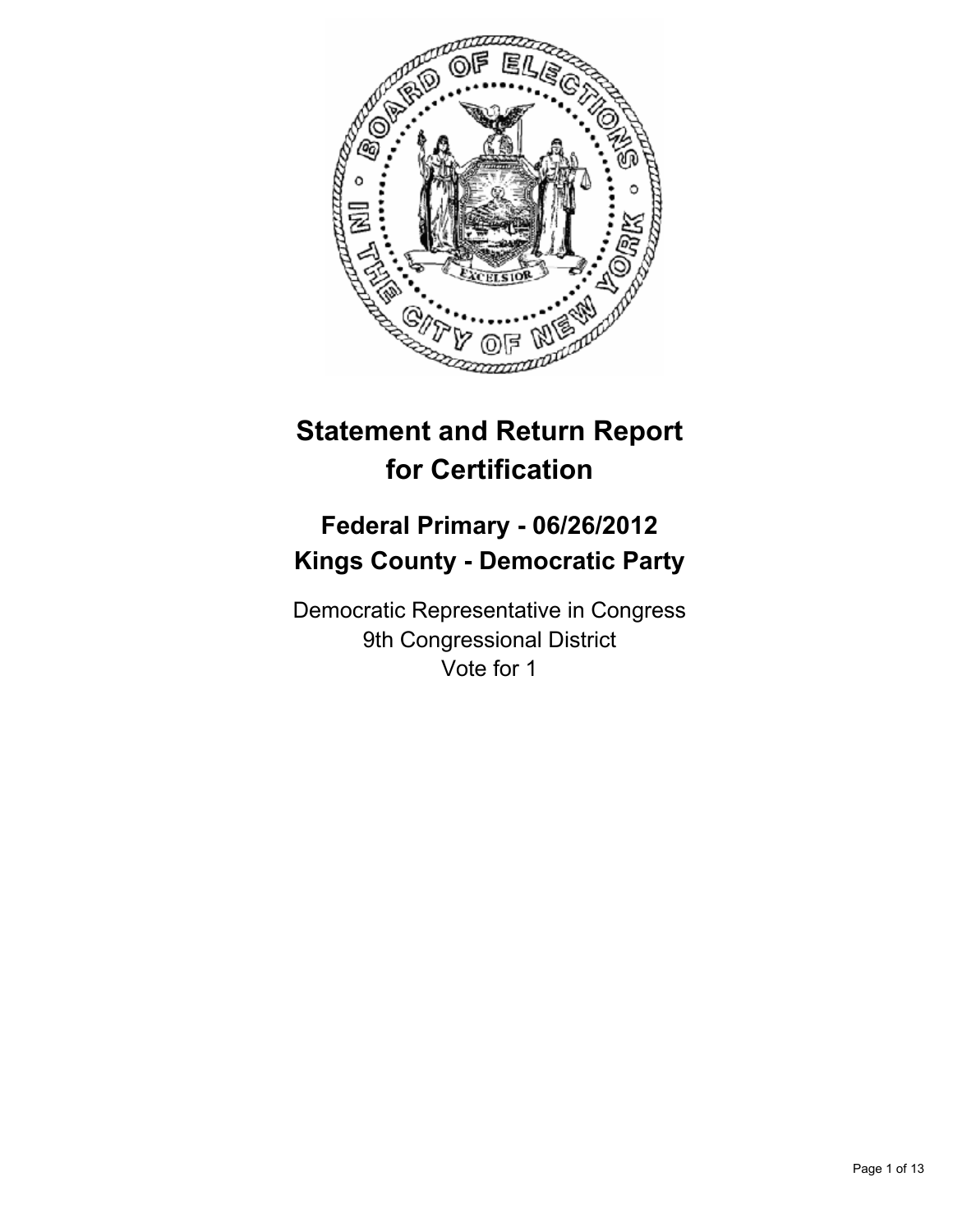

| PUBLIC COUNTER                                           | 193 |
|----------------------------------------------------------|-----|
| <b>EMERGENCY</b>                                         | 0   |
| <b>ABSENTEE/MILITARY</b>                                 | 3   |
| <b>FEDERAL</b>                                           | 0   |
| <b>SPECIAL PRESIDENTIAL</b>                              | 0   |
| AFFIDAVIT                                                | 8   |
| <b>Total Ballots</b>                                     | 204 |
| Less - Inapplicable Federal/Special Presidential Ballots | 0   |
| <b>Total Applicable Ballots</b>                          | 204 |
| YVETTE D CLARKE                                          | 187 |
| <b>SYLVIA G KINARD</b>                                   | 13  |
| HAKEEM JEFFRIES (WRITE-IN)                               | 1   |
| HAKEEM S. JEFFRIES (WRITE-IN)                            | 1   |
| <b>Total Votes</b>                                       | 202 |
| Unrecorded                                               | 2   |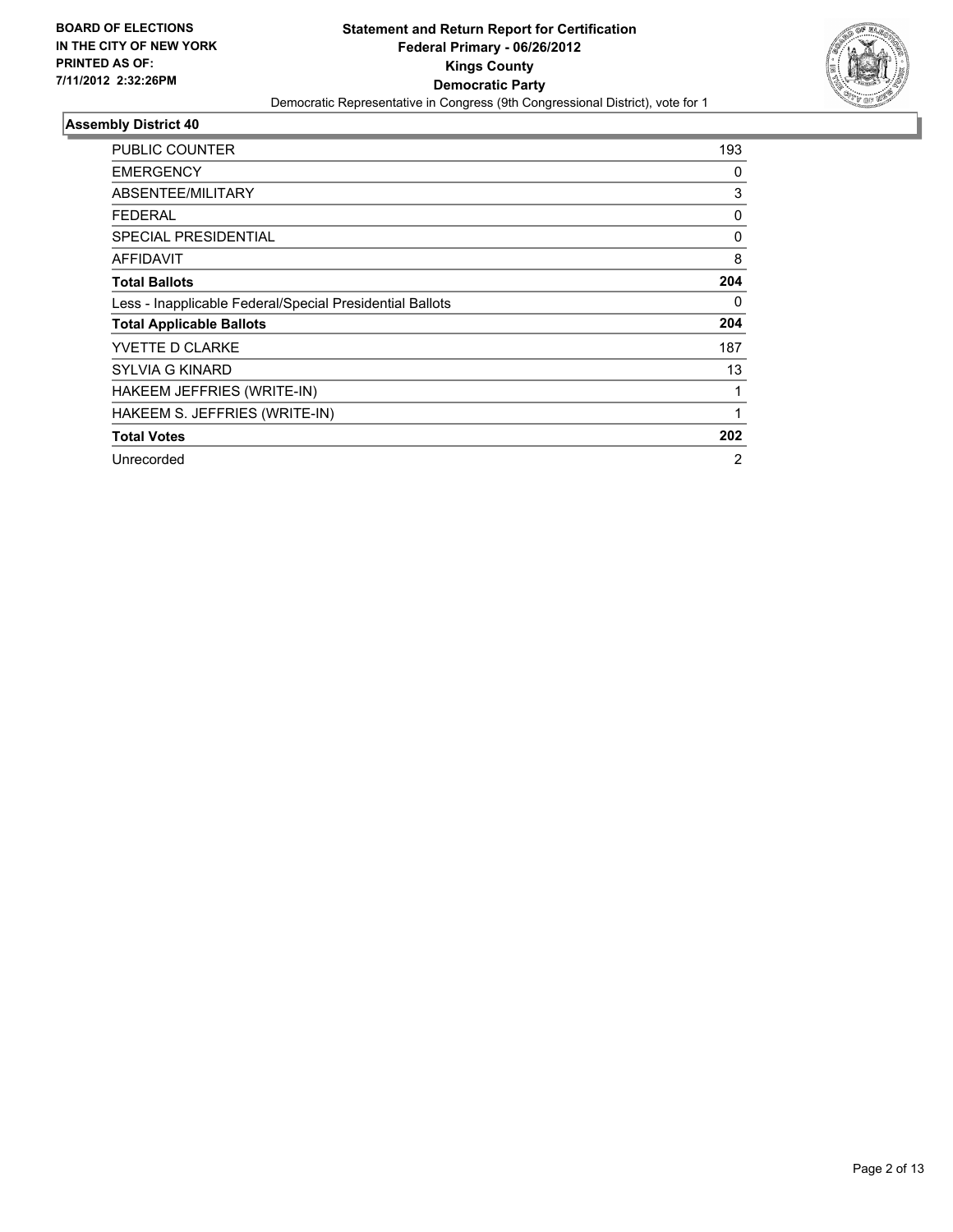

| <b>PUBLIC COUNTER</b>                                    | 1,781            |
|----------------------------------------------------------|------------------|
| <b>EMERGENCY</b>                                         | 0                |
| ABSENTEE/MILITARY                                        | 82               |
| <b>FEDERAL</b>                                           | 24               |
| SPECIAL PRESIDENTIAL                                     | 0                |
| <b>AFFIDAVIT</b>                                         | 16               |
| <b>Total Ballots</b>                                     | 1,903            |
| Less - Inapplicable Federal/Special Presidential Ballots | 0                |
| <b>Total Applicable Ballots</b>                          | 1,903            |
| YVETTE D CLARKE                                          | 1,484            |
| <b>SYLVIA G KINARD</b>                                   | 349              |
| ALAN S. FINTZ (WRITE-IN)                                 | 1                |
| <b>BOB TURNER (WRITE-IN)</b>                             | 1                |
| CARLO MIGLIORISI (WRITE-IN)                              | 1                |
| CHARLES BARRON (WRITE-IN)                                | $\overline{2}$   |
| CHARLES HYNES (WRITE-IN)                                 | 1                |
| HAKEEM JEFFRIES (WRITE-IN)                               | $\overline{7}$   |
| HAKID JEFFERSON (WRITE-IN)                               | 1                |
| IRA WEINTRAUB (WRITE-IN)                                 | 1                |
| JACOB SOMNER (WRITE-IN)                                  | $\boldsymbol{2}$ |
| JASON KOPPEL (WRITE-IN)                                  | $\overline{2}$   |
| JONATHAN LONNER (WRITE-IN)                               | 3                |
| LEWIS FIDLER (WRITE-IN)                                  | 1                |
| MARILYN MANSON (WRITE-IN)                                | 1                |
| MOMMAR KHADDFY (WRITE-IN)                                | 1                |
| ROBERTA MALINA (WRITE-IN)                                | 1                |
| SENICHA FILDER (WRITE-IN)                                | 1                |
| SHASHANA YAVERH (WRITE-IN)                               | 1                |
| UNATTRIBUTABLE WRITE-IN (WRITE-IN)                       | 3                |
| <b>Total Votes</b>                                       | 1,864            |
| Unrecorded                                               | 39               |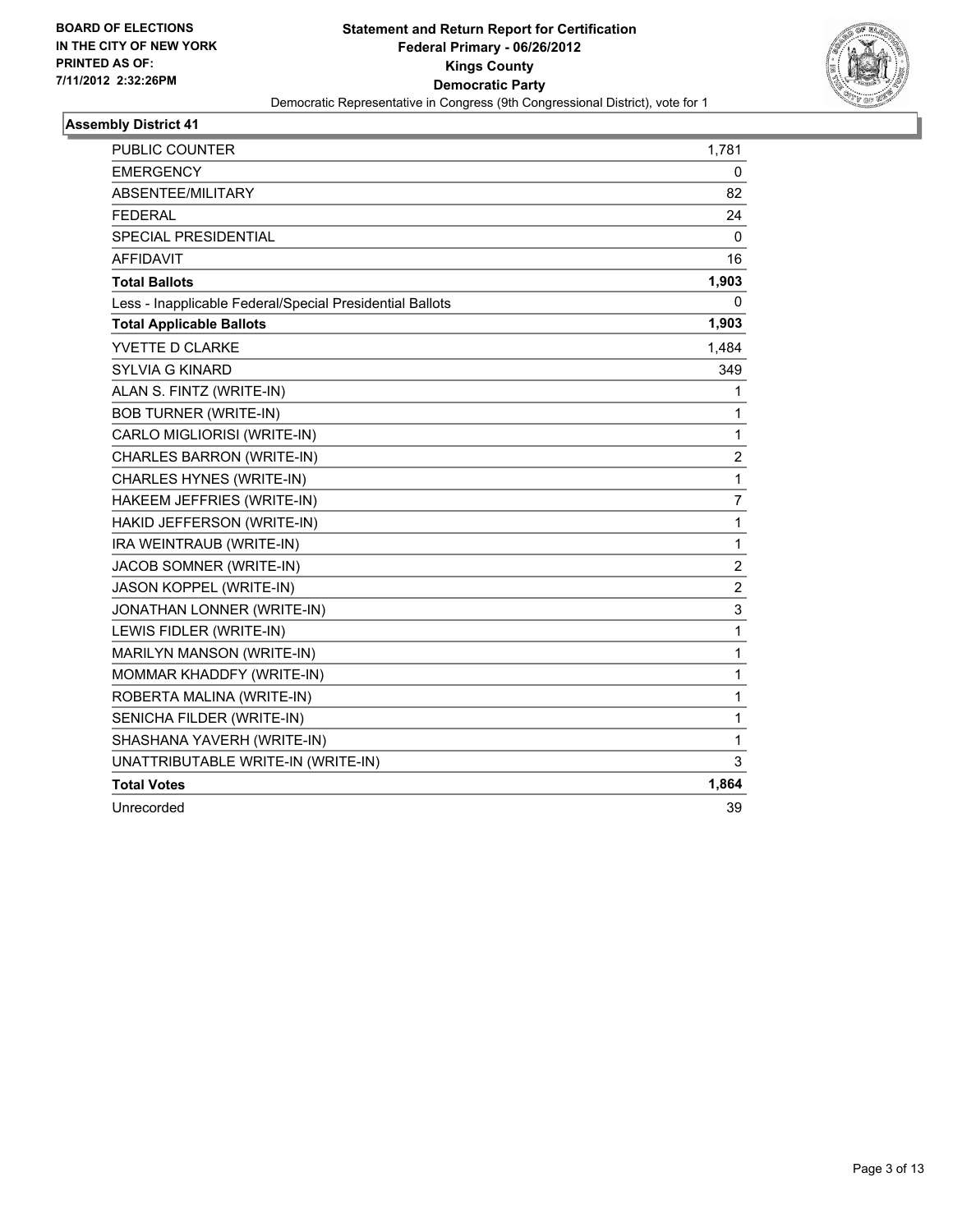

| <b>PUBLIC COUNTER</b>                                    | 2,200        |
|----------------------------------------------------------|--------------|
| <b>EMERGENCY</b>                                         | 0            |
| ABSENTEE/MILITARY                                        | 93           |
| <b>FEDERAL</b>                                           | 28           |
| <b>SPECIAL PRESIDENTIAL</b>                              | $\mathbf{0}$ |
| <b>AFFIDAVIT</b>                                         | 40           |
| <b>Total Ballots</b>                                     | 2,361        |
| Less - Inapplicable Federal/Special Presidential Ballots | 0            |
| <b>Total Applicable Ballots</b>                          | 2,361        |
| YVETTE D CLARKE                                          | 2,049        |
| <b>SYLVIA G KINARD</b>                                   | 261          |
| ADRIANO ESPAILLAT (WRITE-IN)                             | 1            |
| <b>BENJAMIN GIFTER (WRITE-IN)</b>                        | 1            |
| CARLOS OPLACIO SR. (WRITE-IN)                            | $\mathbf{1}$ |
| CATILUS OPLACIO SR. (WRITE-IN)                           | 1            |
| CHARLES WRANGLE (WRITE-IN)                               | 1            |
| DAVID KAROPKIN (WRITE-IN)                                | $\mathbf{1}$ |
| DORIS SIMS (WRITE-IN)                                    | $\mathbf{1}$ |
| E. FREDERIC MIRER (WRITE-IN)                             | $\mathbf{1}$ |
| HAKEEM JEFFRIES (WRITE-IN)                               | 3            |
| HAKEEM S. JEFFRIES (WRITE-IN)                            | 1            |
| HENRY LEBOWITZ (WRITE-IN)                                | 1            |
| MOOREVELL WILLIAMS (WRITE-IN)                            | 1            |
| NYDIA M. VELAZQUEZ (WRITE-IN)                            | $\mathbf{1}$ |
| RHODA JACOBS (WRITE-IN)                                  | 3            |
| UNATTRIBUTABLE WRITE-IN (WRITE-IN)                       | 6            |
| <b>Total Votes</b>                                       | 2,334        |
| Unrecorded                                               | 27           |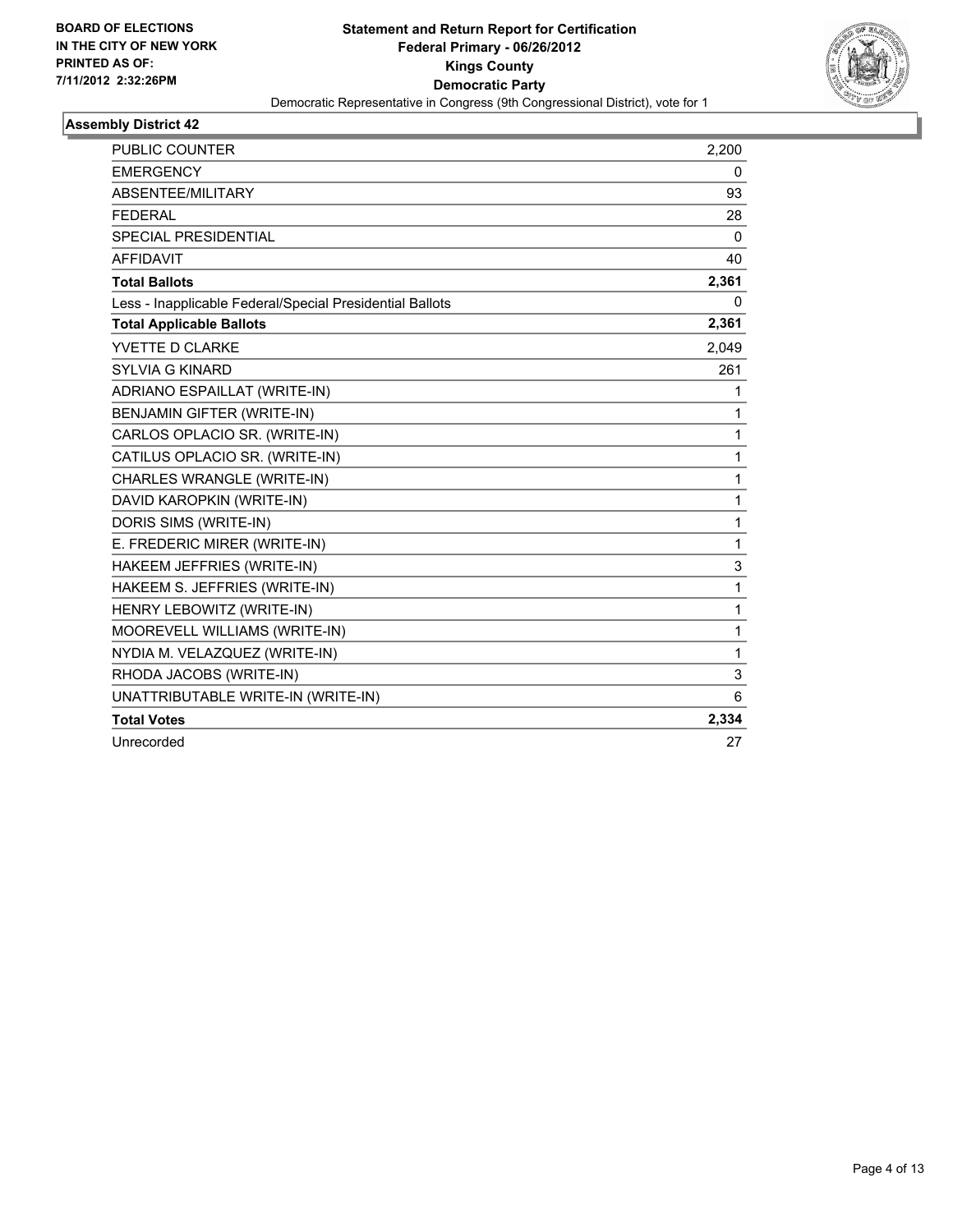

| <b>PUBLIC COUNTER</b>                                    | 3,221          |
|----------------------------------------------------------|----------------|
| <b>EMERGENCY</b>                                         | 0              |
| ABSENTEE/MILITARY                                        | 169            |
| <b>FFDFRAL</b>                                           | 20             |
| <b>SPECIAL PRESIDENTIAL</b>                              | $\Omega$       |
| <b>AFFIDAVIT</b>                                         | 61             |
| <b>Total Ballots</b>                                     | 3,471          |
| Less - Inapplicable Federal/Special Presidential Ballots | 0              |
| <b>Total Applicable Ballots</b>                          | 3,471          |
| YVETTE D CLARKE                                          | 3,112          |
| <b>SYLVIA G KINARD</b>                                   | 301            |
| ANDREA STEVENSON (WRITE-IN)                              | 1              |
| CHARLES BARRON (WRITE-IN)                                | 13             |
| HAKEEM JEFFRIES (WRITE-IN)                               | $\overline{7}$ |
| HAKEEM S. JEFFRIES (WRITE-IN)                            | 2              |
| HASKEEM JEFFRIES (WRITE-IN)                              | 1              |
| JEROME JEFFRIES (WRITE-IN)                               | 3              |
| NYDIA M. VELAZQUEZ (WRITE-IN)                            | 1              |
| RONALD MARGRET (WRITE-IN)                                | 1              |
| <b>Total Votes</b>                                       | 3,442          |
| Unrecorded                                               | 29             |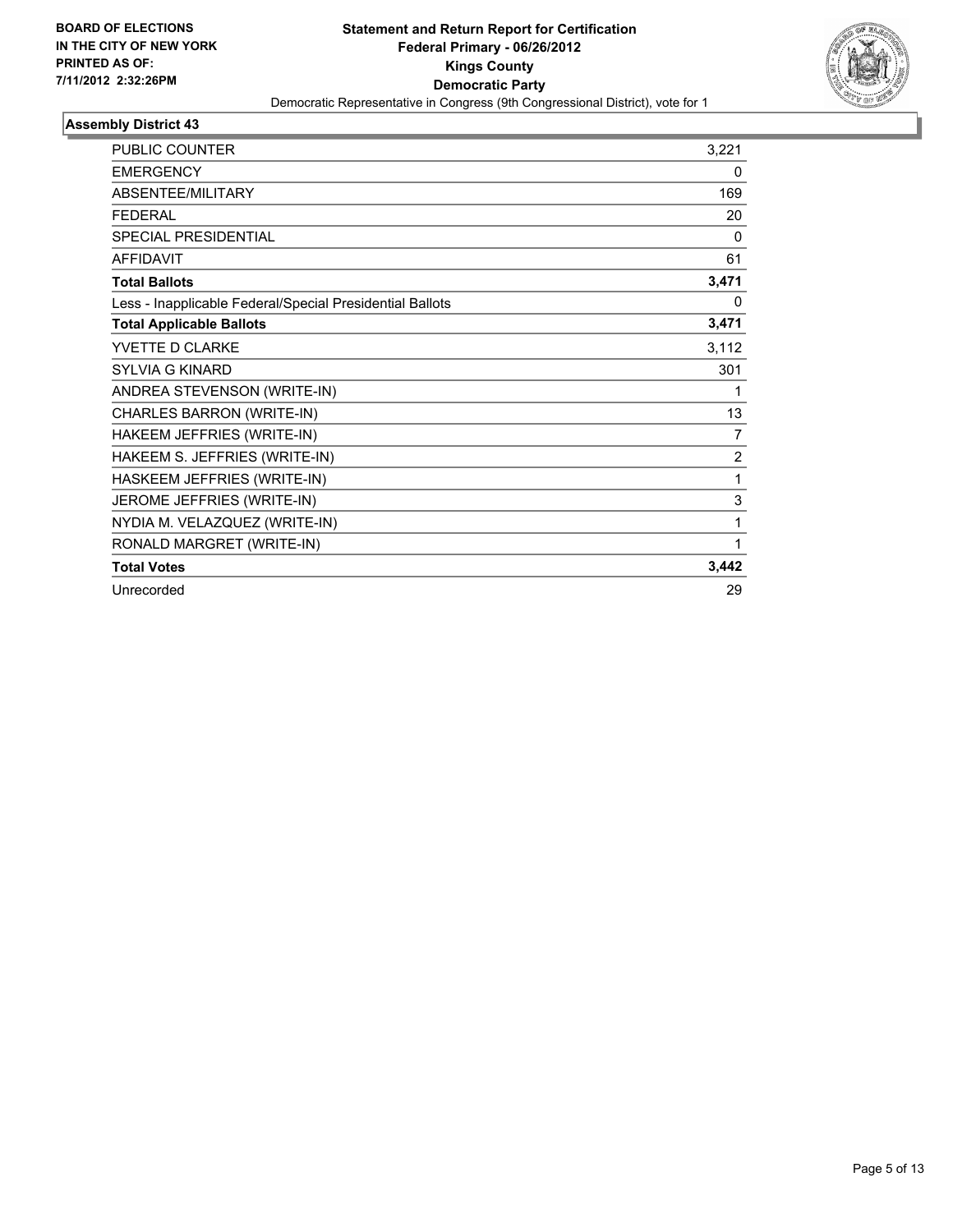

| PUBLIC COUNTER                                           | 1,291        |
|----------------------------------------------------------|--------------|
| <b>EMERGENCY</b>                                         | 0            |
| ABSENTEE/MILITARY                                        | 78           |
| <b>FEDERAL</b>                                           | 31           |
| <b>SPECIAL PRESIDENTIAL</b>                              | 0            |
| <b>AFFIDAVIT</b>                                         | 13           |
| <b>Total Ballots</b>                                     | 1,413        |
| Less - Inapplicable Federal/Special Presidential Ballots | $\Omega$     |
| <b>Total Applicable Ballots</b>                          | 1,413        |
| YVETTE D CLARKE                                          | 1,130        |
| <b>SYLVIA G KINARD</b>                                   | 244          |
| <b>BOB TURNER (WRITE-IN)</b>                             | 1            |
| DANIEL J. O'CONNER (WRITE-IN)                            | 3            |
| DAVID LOBSER (WRITE-IN)                                  | 1            |
| ERIK MARTIN DILAN (WRITE-IN)                             | $\mathbf{1}$ |
| <b>GREGORY R. WRIGHT (WRITE-IN)</b>                      | 1            |
| <b>JAMES BRENNAN (WRITE-IN)</b>                          | 2            |
| JOSEPH L. GENTIL (WRITE-IN)                              | 1            |
| LETITIA JAMES (WRITE-IN)                                 | $\mathbf{1}$ |
| PAIGE SCHARF (WRITE-IN)                                  | 1            |
| SIMCTTA FELDER (WRITE-IN)                                | 1            |
| UNATTRIBUTABLE WRITE-IN (WRITE-IN)                       | 1            |
| WENDY A PETERKIN (WRITE-IN)                              | 1            |
| <b>Total Votes</b>                                       | 1,389        |
| Unrecorded                                               | 24           |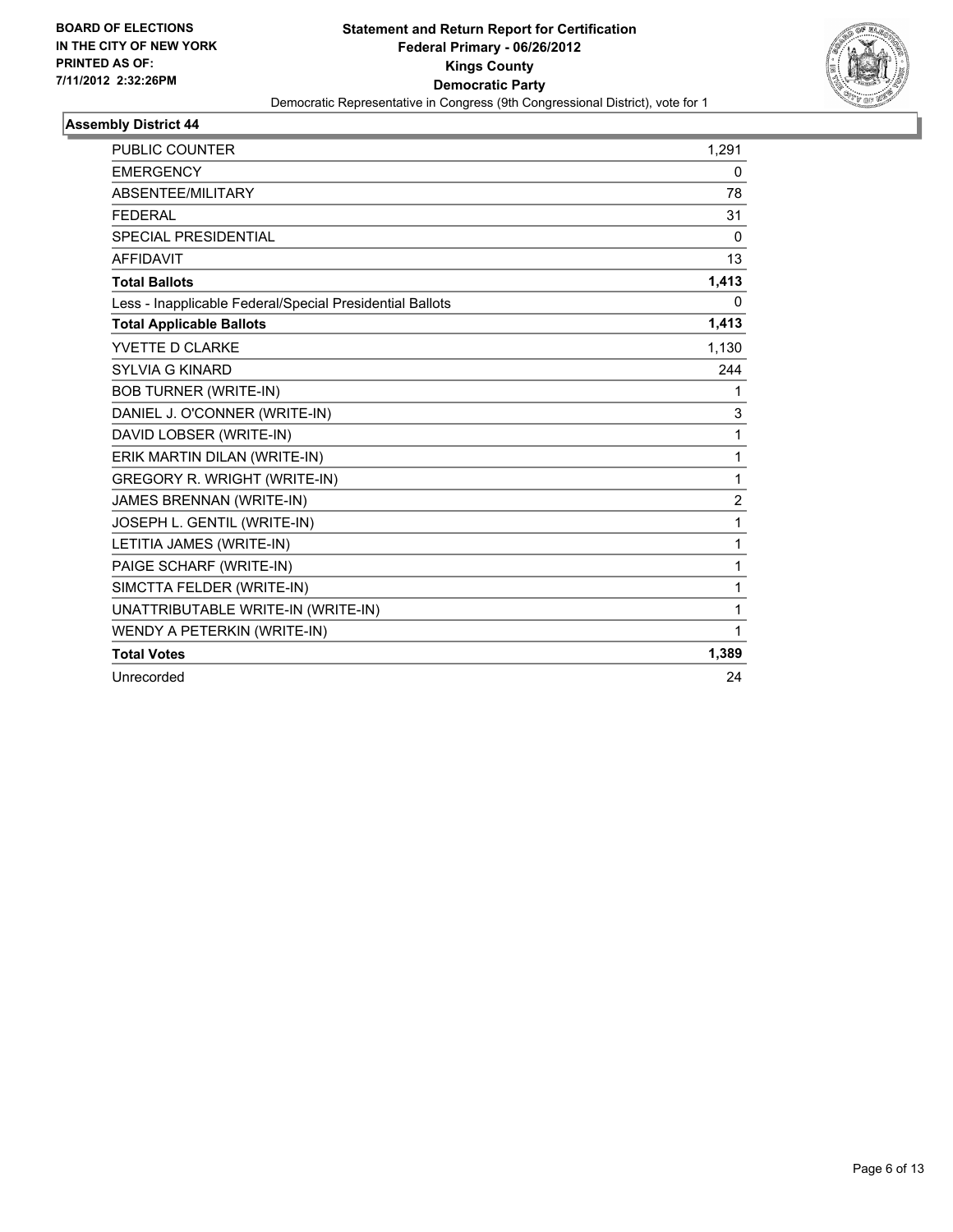

| <b>PUBLIC COUNTER</b>                                    | 558            |
|----------------------------------------------------------|----------------|
| <b>EMERGENCY</b>                                         | 0              |
| ABSENTEE/MILITARY                                        | 34             |
| <b>FFDFRAL</b>                                           | 11             |
| SPECIAL PRESIDENTIAL                                     | 0              |
| <b>AFFIDAVIT</b>                                         | 10             |
| <b>Total Ballots</b>                                     | 613            |
| Less - Inapplicable Federal/Special Presidential Ballots | $\mathbf{0}$   |
| <b>Total Applicable Ballots</b>                          | 613            |
| YVETTE D CLARKE                                          | 371            |
| <b>SYLVIA G KINARD</b>                                   | 200            |
| ANTHONY WEINER (WRITE-IN)                                | 1              |
| <b>BOB TURNER (WRITE-IN)</b>                             | 3              |
| CHUCK SHUMER (WRITE-IN)                                  | 1              |
| DAVID ALTUSKY (WRITE-IN)                                 | 1              |
| HAKEEM JEFFRIES (WRITE-IN)                               | 6              |
| JERRY GARCIA (WRITE-IN)                                  | $\overline{2}$ |
| MOSHE SCHWARTZ (WRITE-IN)                                | 1              |
| UNATTRIBUTABLE WRITE-IN (WRITE-IN)                       | 2              |
| <b>Total Votes</b>                                       | 588            |
| Unrecorded                                               | 25             |

| <b>PUBLIC COUNTER</b>                                    | 103      |
|----------------------------------------------------------|----------|
| <b>EMERGENCY</b>                                         | 0        |
| ABSENTEE/MILITARY                                        | 12       |
| <b>FEDERAL</b>                                           | 5        |
| SPECIAL PRESIDENTIAL                                     | 0        |
| <b>AFFIDAVIT</b>                                         | $\Omega$ |
| <b>Total Ballots</b>                                     | 120      |
| Less - Inapplicable Federal/Special Presidential Ballots | 0        |
| <b>Total Applicable Ballots</b>                          | 120      |
| YVETTE D CLARKE                                          | 80       |
| <b>SYLVIA G KINARD</b>                                   | 39       |
| HAKEEM JEFFRIES (WRITE-IN)                               | 1        |
| <b>Total Votes</b>                                       | 120      |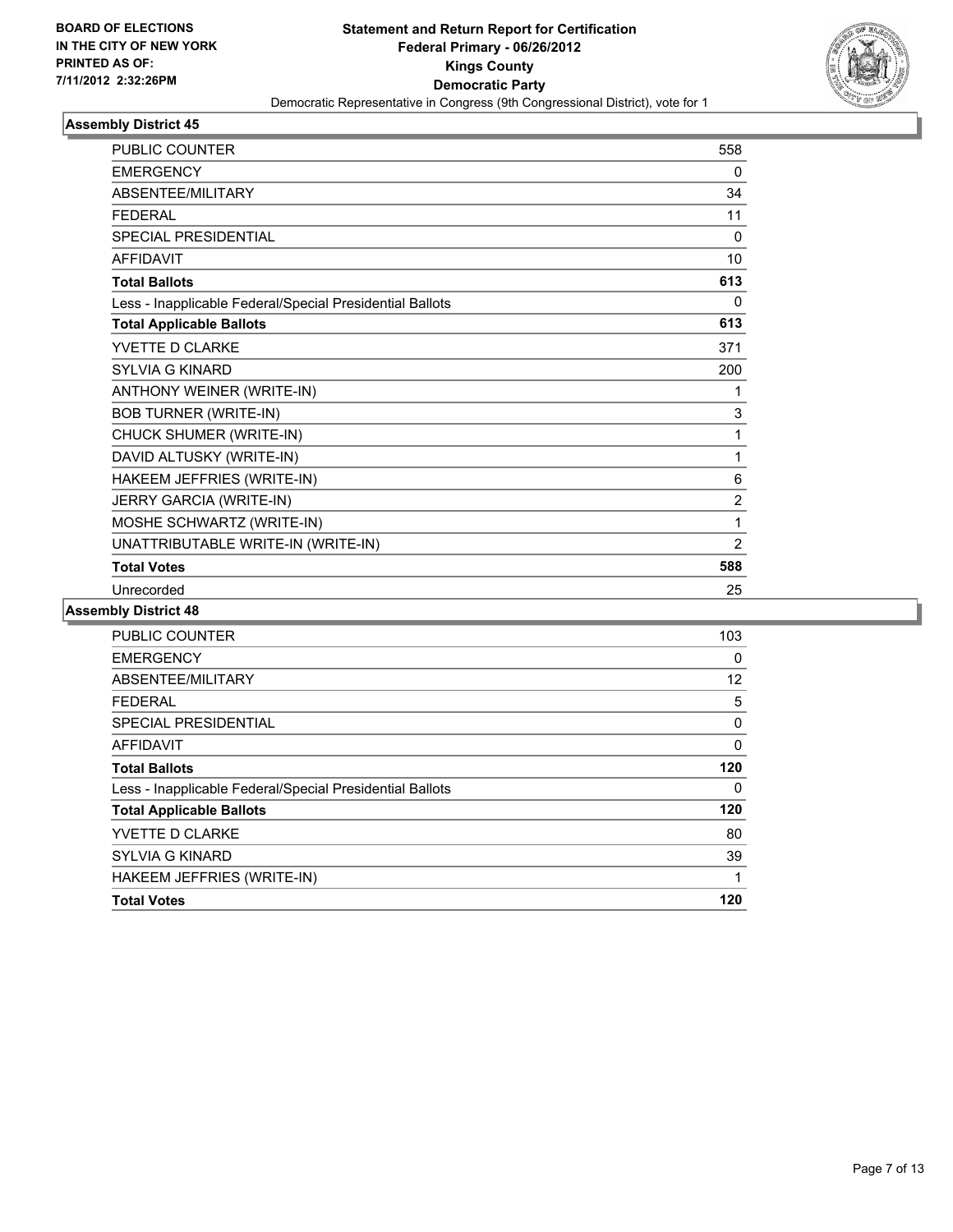

| <b>PUBLIC COUNTER</b>                                    | 657 |
|----------------------------------------------------------|-----|
| <b>EMERGENCY</b>                                         | 0   |
| ABSENTEE/MILITARY                                        | 22  |
| <b>FEDERAL</b>                                           | 25  |
| <b>SPECIAL PRESIDENTIAL</b>                              | 0   |
| <b>AFFIDAVIT</b>                                         | 8   |
| <b>Total Ballots</b>                                     | 712 |
| Less - Inapplicable Federal/Special Presidential Ballots | 0   |
| <b>Total Applicable Ballots</b>                          | 712 |
| YVETTE D CLARKE                                          | 609 |
| SYI VIA G KINARD                                         | 81  |
| BRAD LANDER (WRITE-IN)                                   | 1   |
| HAKEEM JEFFRIES (WRITE-IN)                               | 4   |
| JOANNE SIMON (WRITE-IN)                                  | 1   |
| LINDA J. LEE (WRITE-IN)                                  | 1   |
| LURNI MICHELLE ROLLEY (WRITE-IN)                         | 1   |
| NYDIA M. VELAZQUEZ (WRITE-IN)                            | 5   |
| SABINE ROSENSTEIN (WRITE-IN)                             | 1   |
| STEREN E. SHORERS (WRITE-IN)                             | 1   |
| <b>Total Votes</b>                                       | 705 |
| Unrecorded                                               | 7   |

| <b>PUBLIC COUNTER</b>                                    | 1,393          |
|----------------------------------------------------------|----------------|
| <b>EMERGENCY</b>                                         | 0              |
| ABSENTEE/MILITARY                                        | 42             |
| <b>FEDERAL</b>                                           | 6              |
| <b>SPECIAL PRESIDENTIAL</b>                              | $\mathbf{0}$   |
| <b>AFFIDAVIT</b>                                         | 35             |
| <b>Total Ballots</b>                                     | 1,476          |
| Less - Inapplicable Federal/Special Presidential Ballots | 0              |
| <b>Total Applicable Ballots</b>                          | 1,476          |
| YVETTE D CLARKE                                          | 1,257          |
| <b>SYLVIA G KINARD</b>                                   | 125            |
| CHARLES BARRON (WRITE-IN)                                | 42             |
| CHUCK BARNEY (WRITE-IN)                                  | 1              |
| ESPAYAT (WRITE-IN)                                       | 1              |
| HAKEEM JEFFRIES (WRITE-IN)                               | 9              |
| HAKEEM S. JEFFRIES (WRITE-IN)                            | $\overline{2}$ |
| NYDIA M. VELAZQUEZ (WRITE-IN)                            | 1              |
| ROSE LANEY (WRITE-IN)                                    | 1              |
| UNATTRIBUTABLE WRITE-IN (WRITE-IN)                       | 5              |
| WILLIAM BOYLAD JR (WRITE-IN)                             | 1              |
| <b>Total Votes</b>                                       | 1,445          |
| Unrecorded                                               | 31             |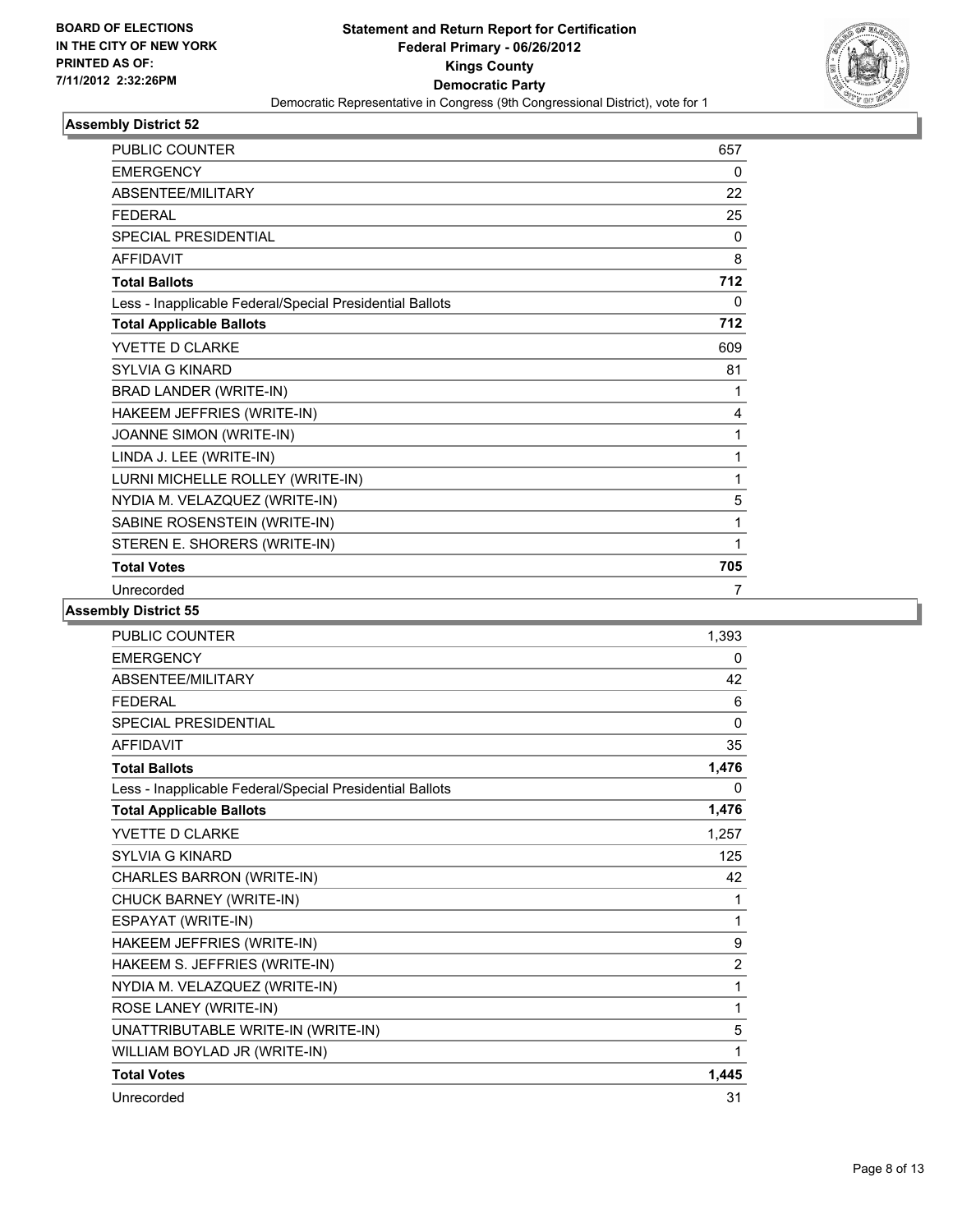

| PUBLIC COUNTER                                           | 636      |
|----------------------------------------------------------|----------|
| <b>EMERGENCY</b>                                         | 0        |
| ABSENTEE/MILITARY                                        | 14       |
| FEDERAL                                                  | 0        |
| <b>SPECIAL PRESIDENTIAL</b>                              | $\Omega$ |
| <b>AFFIDAVIT</b>                                         | 13       |
| <b>Total Ballots</b>                                     | 663      |
| Less - Inapplicable Federal/Special Presidential Ballots | 0        |
| <b>Total Applicable Ballots</b>                          | 663      |
| <b>YVETTE D CLARKE</b>                                   | 585      |
| <b>SYLVIA G KINARD</b>                                   | 48       |
| CHARLES BARRON (WRITE-IN)                                | 11       |
| HAKEEM JEFFRIES (WRITE-IN)                               | 3        |
| UNATTRIBUTABLE WRITE-IN (WRITE-IN)                       | 1        |
| <b>Total Votes</b>                                       | 648      |
| Unrecorded                                               | 15       |

| PUBLIC COUNTER                                           | 1,900 |
|----------------------------------------------------------|-------|
| <b>EMERGENCY</b>                                         | 0     |
| ABSENTEE/MILITARY                                        | 54    |
| <b>FEDERAL</b>                                           | 18    |
| <b>SPECIAL PRESIDENTIAL</b>                              | 0     |
| <b>AFFIDAVIT</b>                                         | 33    |
| <b>Total Ballots</b>                                     | 2,005 |
| Less - Inapplicable Federal/Special Presidential Ballots | 0     |
| <b>Total Applicable Ballots</b>                          | 2,005 |
| YVETTE D CLARKE                                          | 1,815 |
| <b>SYLVIA G KINARD</b>                                   | 150   |
| BEAA YUMNN (WRITE-IN)                                    | 1     |
| CHARLES BARRON (WRITE-IN)                                | 2     |
| CHRIS OWENS (WRITE-IN)                                   | 3     |
| <b>GEORGE MARTINEZ (WRITE-IN)</b>                        | 1     |
| HAKEEM JEFFRIES (WRITE-IN)                               | 13    |
| UNATTRIBUTABLE WRITE-IN (WRITE-IN)                       | 1     |
| VAUGHN GAYLE (WRITE-IN)                                  | 1     |
| YVETTE PARSON (WRITE-IN)                                 | 1     |
| <b>Total Votes</b>                                       | 1,988 |
| Unrecorded                                               | 17    |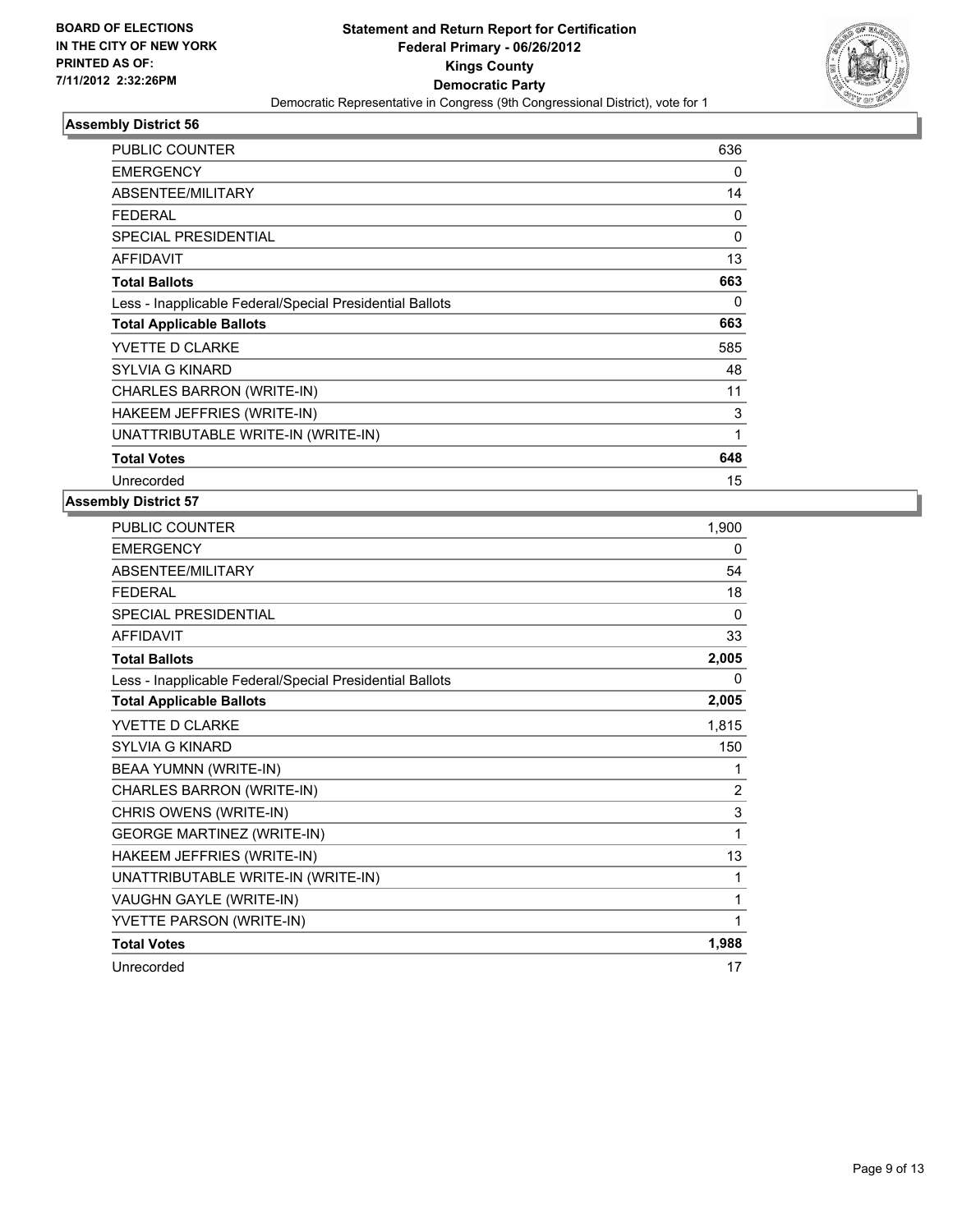

| <b>PUBLIC COUNTER</b>                                    | 2,223    |
|----------------------------------------------------------|----------|
| <b>EMERGENCY</b>                                         | 0        |
| ABSENTEE/MILITARY                                        | 113      |
| <b>FEDERAL</b>                                           | 15       |
| <b>SPECIAL PRESIDENTIAL</b>                              | 0        |
| <b>AFFIDAVIT</b>                                         | 29       |
| <b>Total Ballots</b>                                     | 2,380    |
| Less - Inapplicable Federal/Special Presidential Ballots | $\Omega$ |
| <b>Total Applicable Ballots</b>                          | 2,380    |
| YVETTE D CLARKE                                          | 2,249    |
| <b>SYLVIA G KINARD</b>                                   | 119      |
| CHARLES BARRON (WRITE-IN)                                | 1        |
| HAKEEM JEFFRIES (WRITE-IN)                               | 1        |
| JOYCE TOYLA (WRITE-IN)                                   | 1        |
| <b>Total Votes</b>                                       | 2,371    |
| Unrecorded                                               | 9        |

| <b>PUBLIC COUNTER</b>                                    | 215            |
|----------------------------------------------------------|----------------|
| <b>EMERGENCY</b>                                         | 0              |
| ABSENTEE/MILITARY                                        | 4              |
| <b>FFDFRAI</b>                                           | 3              |
| SPECIAL PRESIDENTIAL                                     | $\Omega$       |
| <b>AFFIDAVIT</b>                                         | $\mathbf{0}$   |
| <b>Total Ballots</b>                                     | 222            |
| Less - Inapplicable Federal/Special Presidential Ballots | 0              |
| <b>Total Applicable Ballots</b>                          | 222            |
| YVETTE D CLARKE                                          | 141            |
| SYI VIA G KINARD                                         | 63             |
| ANTHONY WEINER (WRITE-IN)                                | 1              |
| DONALD TRUMP (WRITE-IN)                                  | 1              |
| HAKEEM JEFFRIES (WRITE-IN)                               | 3              |
| ITTA HARTMAN (WRITE-IN)                                  | 1              |
| JACOB REISMAN (WRITE-IN)                                 | $\overline{2}$ |
| LAVNG HEMLES (WRITE-IN)                                  | 1              |
| SHEA RUBINSTEIN (WRITE-IN)                               | 1              |
| TED KRISCHER (WRITE-IN)                                  | 1              |
| <b>Total Votes</b>                                       | 215            |
| Unrecorded                                               | 7              |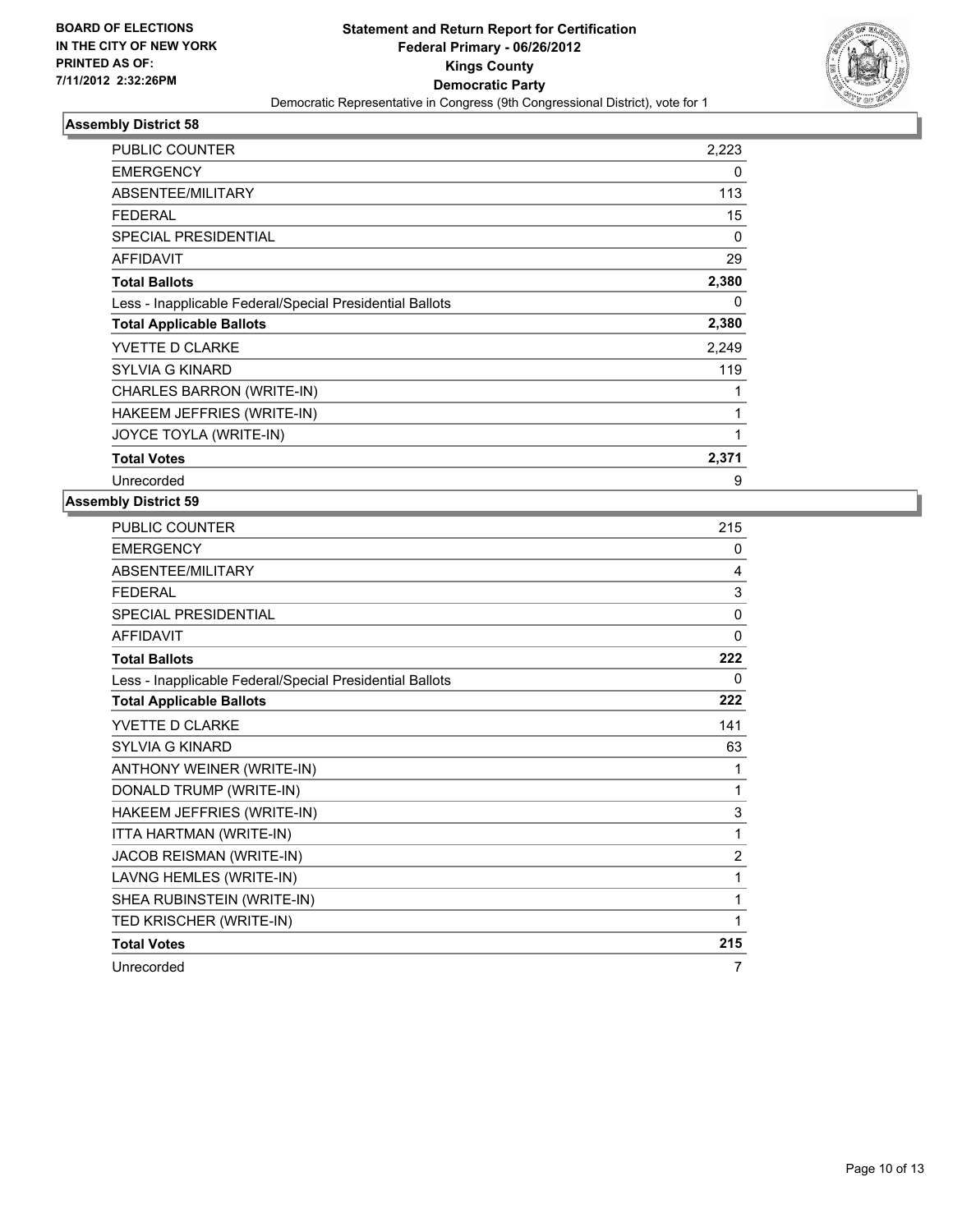

## **Total for Democratic Representative in Congress (9th Congressional District) - Kings County**

| EMERGENCY<br>ABSENTEE/MILITARY                           | 0           |
|----------------------------------------------------------|-------------|
|                                                          |             |
|                                                          | 720         |
| FEDERAL                                                  | 186         |
| SPECIAL PRESIDENTIAL                                     | 0           |
| <b>AFFIDAVIT</b>                                         | 266         |
| <b>Total Ballots</b>                                     | 17,543      |
| Less - Inapplicable Federal/Special Presidential Ballots | 0           |
| <b>Total Applicable Ballots</b>                          | 17,543      |
| <b>YVETTE D CLARKE</b>                                   | 15,069      |
| <b>SYLVIA G KINARD</b>                                   | 1,993       |
| ADRIANO ESPAILLAT (WRITE-IN)                             | 1           |
| ALAN S. FINTZ (WRITE-IN)                                 | 1           |
| ANDREA STEVENSON (WRITE-IN)                              | 1           |
| ANTHONY WEINER (WRITE-IN)                                | 2           |
| BEAA YUMNN (WRITE-IN)                                    | 1           |
| <b>BENJAMIN GIFTER (WRITE-IN)</b>                        | 1           |
| <b>BOB TURNER (WRITE-IN)</b>                             | 5           |
| BRAD LANDER (WRITE-IN)                                   | 1           |
| CARLO MIGLIORISI (WRITE-IN)                              | 1           |
| CARLOS OPLACIO SR. (WRITE-IN)                            | 1           |
| CATILUS OPLACIO SR. (WRITE-IN)                           | 1           |
| CHARLES BARRON (WRITE-IN)                                | 71          |
| CHARLES HYNES (WRITE-IN)                                 | 1           |
| CHARLES WRANGLE (WRITE-IN)                               | 1           |
| CHRIS OWENS (WRITE-IN)                                   | 3           |
| CHUCK BARNEY (WRITE-IN)                                  | 1           |
| CHUCK SHUMER (WRITE-IN)                                  | $\mathbf 1$ |
| DANIEL J. O'CONNER (WRITE-IN)                            | 3           |
| DAVID ALTUSKY (WRITE-IN)                                 | 1           |
| DAVID KAROPKIN (WRITE-IN)                                | 1           |
| DAVID LOBSER (WRITE-IN)                                  | 1           |
| DONALD TRUMP (WRITE-IN)                                  | $\mathbf 1$ |
| DORIS SIMS (WRITE-IN)                                    | 1           |
| E. FREDERIC MIRER (WRITE-IN)                             | 1           |
| ERIK MARTIN DILAN (WRITE-IN)                             | 1           |
| ESPAYAT (WRITE-IN)                                       | 1           |
| <b>GEORGE MARTINEZ (WRITE-IN)</b>                        | 1           |
| GREGORY R. WRIGHT (WRITE-IN)                             | 1           |
| HAKEEM JEFFRIES (WRITE-IN)                               | 58          |
| HAKEEM S. JEFFRIES (WRITE-IN)                            | 6           |
| HAKID JEFFERSON (WRITE-IN)                               | 1           |
| HASKEEM JEFFRIES (WRITE-IN)                              | 1           |
| HENRY LEBOWITZ (WRITE-IN)                                | 1           |
| IRA WEINTRAUB (WRITE-IN)                                 | 1           |
| ITTA HARTMAN (WRITE-IN)                                  | 1           |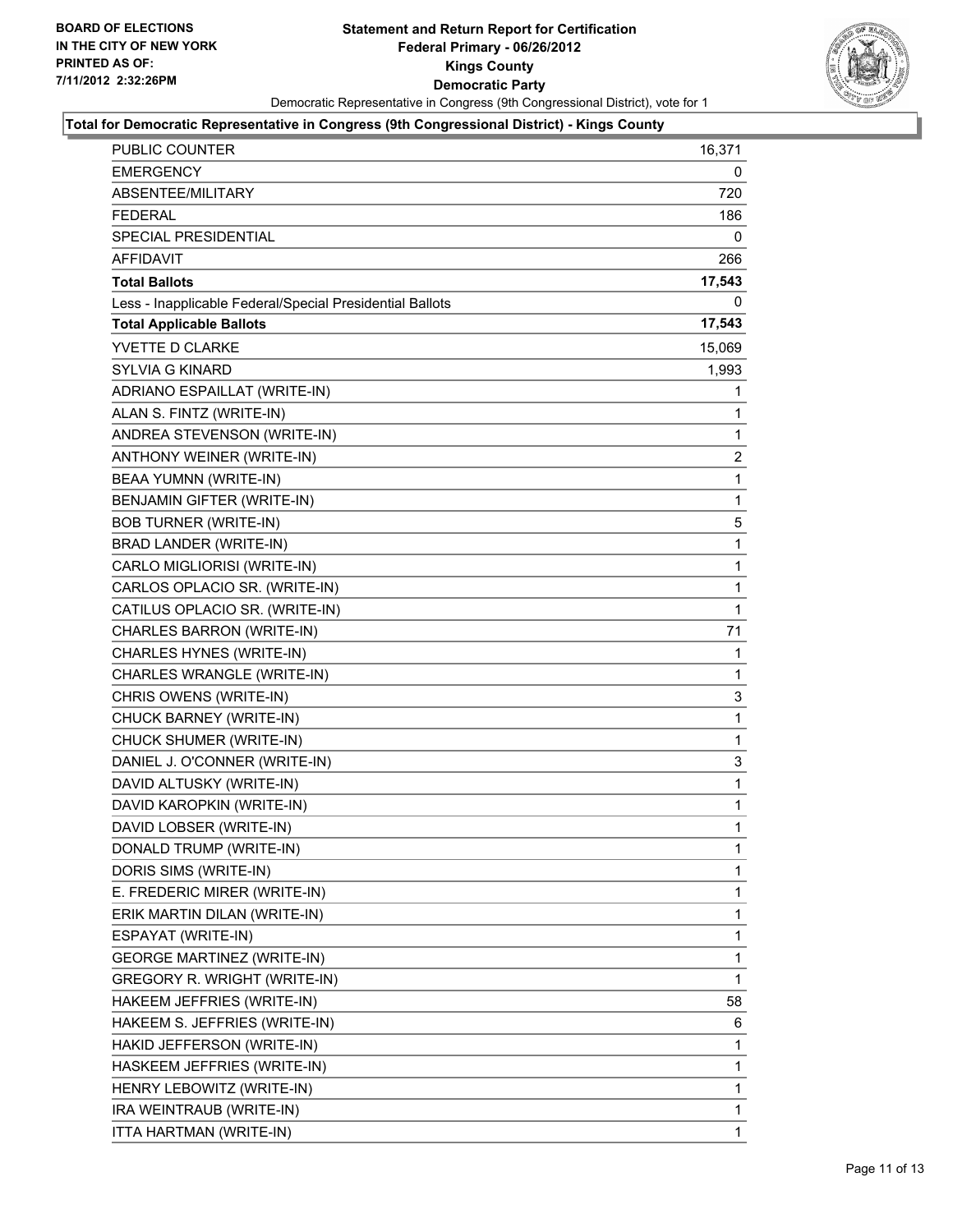

## **Total for Democratic Representative in Congress (9th Congressional District) - Kings County**

| JACOB REISMAN (WRITE-IN)           | 2              |
|------------------------------------|----------------|
| JACOB SOMNER (WRITE-IN)            | $\overline{a}$ |
| JAMES BRENNAN (WRITE-IN)           | 2              |
| JASON KOPPEL (WRITE-IN)            | $\overline{2}$ |
| JEROME JEFFRIES (WRITE-IN)         | 3              |
| JERRY GARCIA (WRITE-IN)            | 2              |
| JOANNE SIMON (WRITE-IN)            | 1              |
| JONATHAN LONNER (WRITE-IN)         | 3              |
| JOSEPH L. GENTIL (WRITE-IN)        | 1              |
| JOYCE TOYLA (WRITE-IN)             | 1              |
| LAVNG HEMLES (WRITE-IN)            | 1              |
| LETITIA JAMES (WRITE-IN)           | 1              |
| LEWIS FIDLER (WRITE-IN)            | 1              |
| LINDA J. LEE (WRITE-IN)            | 1              |
| LURNI MICHELLE ROLLEY (WRITE-IN)   | 1              |
| MARILYN MANSON (WRITE-IN)          | 1              |
| MOMMAR KHADDFY (WRITE-IN)          | 1              |
| MOOREVELL WILLIAMS (WRITE-IN)      | 1              |
| MOSHE SCHWARTZ (WRITE-IN)          | 1              |
| NYDIA M. VELAZQUEZ (WRITE-IN)      | 8              |
| PAIGE SCHARF (WRITE-IN)            | 1              |
| RHODA JACOBS (WRITE-IN)            | 3              |
| ROBERTA MALINA (WRITE-IN)          | 1              |
| RONALD MARGRET (WRITE-IN)          | 1              |
| ROSE LANEY (WRITE-IN)              | 1              |
| SABINE ROSENSTEIN (WRITE-IN)       | 1              |
| SENICHA FILDER (WRITE-IN)          | 1              |
| SHASHANA YAVERH (WRITE-IN)         | 1              |
| SHEA RUBINSTEIN (WRITE-IN)         | 1              |
| SIMCTTA FELDER (WRITE-IN)          | 1              |
| STEREN E. SHORERS (WRITE-IN)       | 1              |
| TED KRISCHER (WRITE-IN)            | 1              |
| UNATTRIBUTABLE WRITE-IN (WRITE-IN) | 19             |
| VAUGHN GAYLE (WRITE-IN)            | 1              |
| WENDY A PETERKIN (WRITE-IN)        | 1              |
| WILLIAM BOYLAD JR (WRITE-IN)       | $\mathbf{1}$   |
| YVETTE PARSON (WRITE-IN)           | $\mathbf{1}$   |
| <b>Total Votes</b>                 | 17,311         |
| Unrecorded                         | 232            |